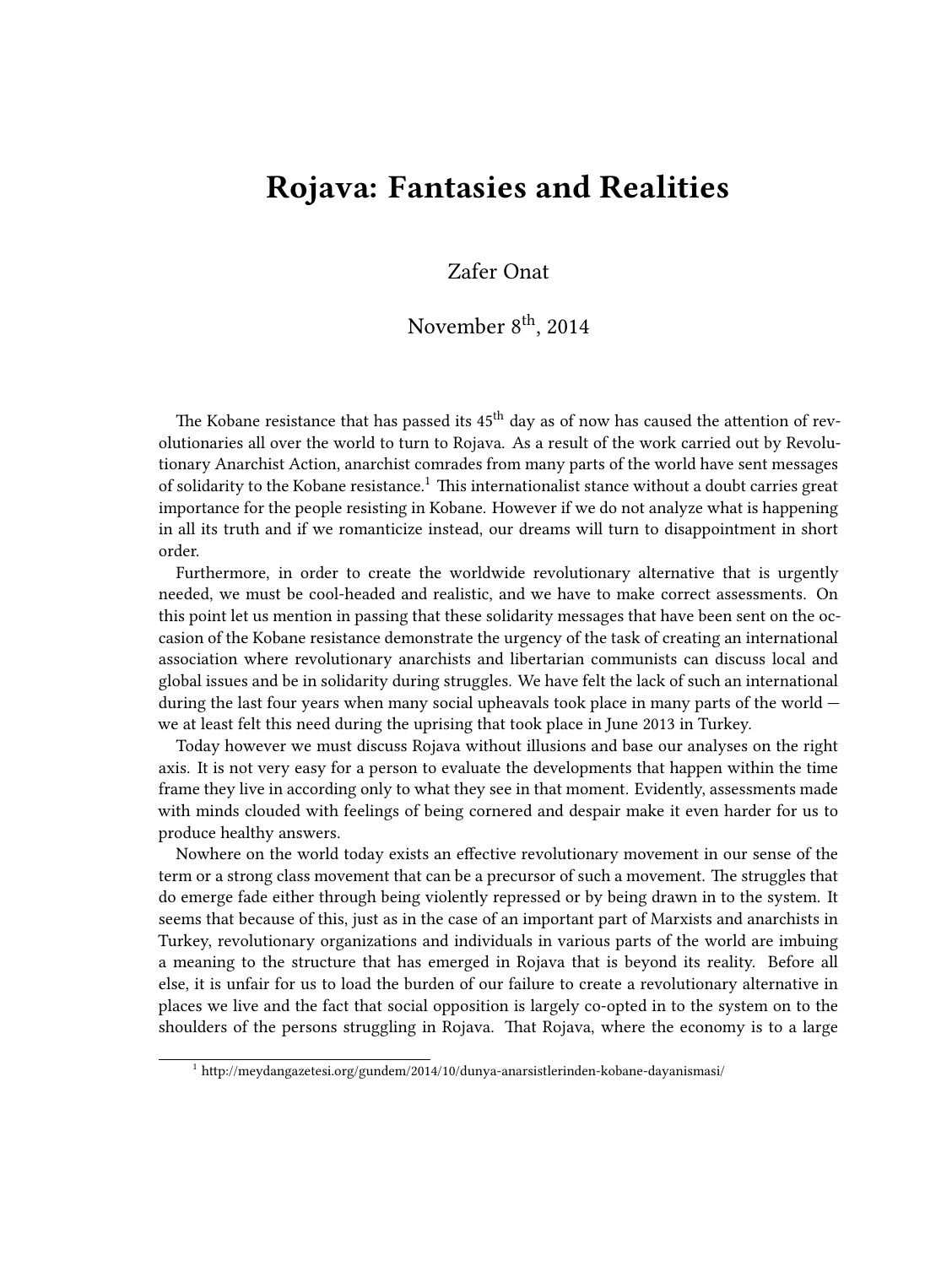extent agricultural, and is surrounded by imperialist blocs led on the one hand by Russia and on the other hand by the USA, repressive, reactionary and collaborator regimes in the area and brutal jihadist organizations like ISIS which have thrived in this environment. In that sense, it is equally problematic to attribute a mission to Rojava that is beyond what it is or what it can be or to blame those people engaged in a life and death struggle for expecting support from Coalition forces or not carrying out "a revolution to our liking".

First of all we must identify that the Rojava process has progressive features such as an important leap in the direction of women's liberation, that a secular, pro-social justice, pluralist democratic structure is attempted to be constructed and that other ethnic and religious groups are given a part in the administration. However, the fact that the newly emerging structure does not aim at the elimination of private property, that is the abolition of classes, that the tribal system remains and that tribal leaders partake in the administration shows that the aim is not the removal of feudal or capitalist relations of production but is instead in their own words "the construction of a democratic nation".

We must also remember that the PYD is a part of the political structure led by Abdullah Ocalan for 35 years which aims at national liberation and the political limitations that all nationally oriented movements have apply to the PYD as well. Furthermore, the influence of elements that belong to the ruling class inside of the Kurdish movement is constantly increasing with the "solution process", especially in Turkey. On this point, it is helpful to examine the KCK Contract that defines the democratic confederalism that forms the basis of the political system in Rojava.<sup>2</sup> A few points in the introduction written by Ocalan deserve our attention:

"*This system is one that takes into account ethnic, religious and class differences on a social basis.*" (..) "*Three systems of law will apply in Kurdistan: EU law, unitary state law, democratic confederal law.*"

In summary, it is stated that class society will remain and there will be a federal political system compatible with the global system and the nation state. In concert with this, article 8 of the Contract, titled "Personal, Political Rights and Freedoms" defends private property and section C of article 10 titled "Basic Responsibilities" defines the constitutional basis of mandatory military service as it states "In the case of a war of legitimate defense, as a requirement of patriotism, there is the responsibility to actively join the defense of the homeland and basic rights and freedoms." While the Contract states that the aim is not political power, we also understand that the destruction of the state apparatus is also not aimed, meaning the goal is autonomy within existing nation states. When the Contract is viewed in its entirety, the goal that is presented is seen not to be beyond a bourgeois democratic system that is called democratic confederalism. To summarize, while the photos of two women bearing rifles that are frequently spred on social media, one taken in the Spanish Civil War, the other taken in Rojava do correspond to a similarity in the sense of women fighting for their freedoms, it is clear that the persons fighting ISIS in Rojava do not at this point have the same goals and ideals as the workers and poor peasants that fought within the CNT-FAI in order to remove the state and private property altogether. Furthermore, there are serious differences between the two processes in terms of conditions of emergence, the class positions of their subjects, the political lines of those running the process and the strength of the revolutionary movement worldwide.

<sup>2</sup> http://tr.wikisource.org/wiki/KCK\_S%C3%B6zle%C5%9Fmesi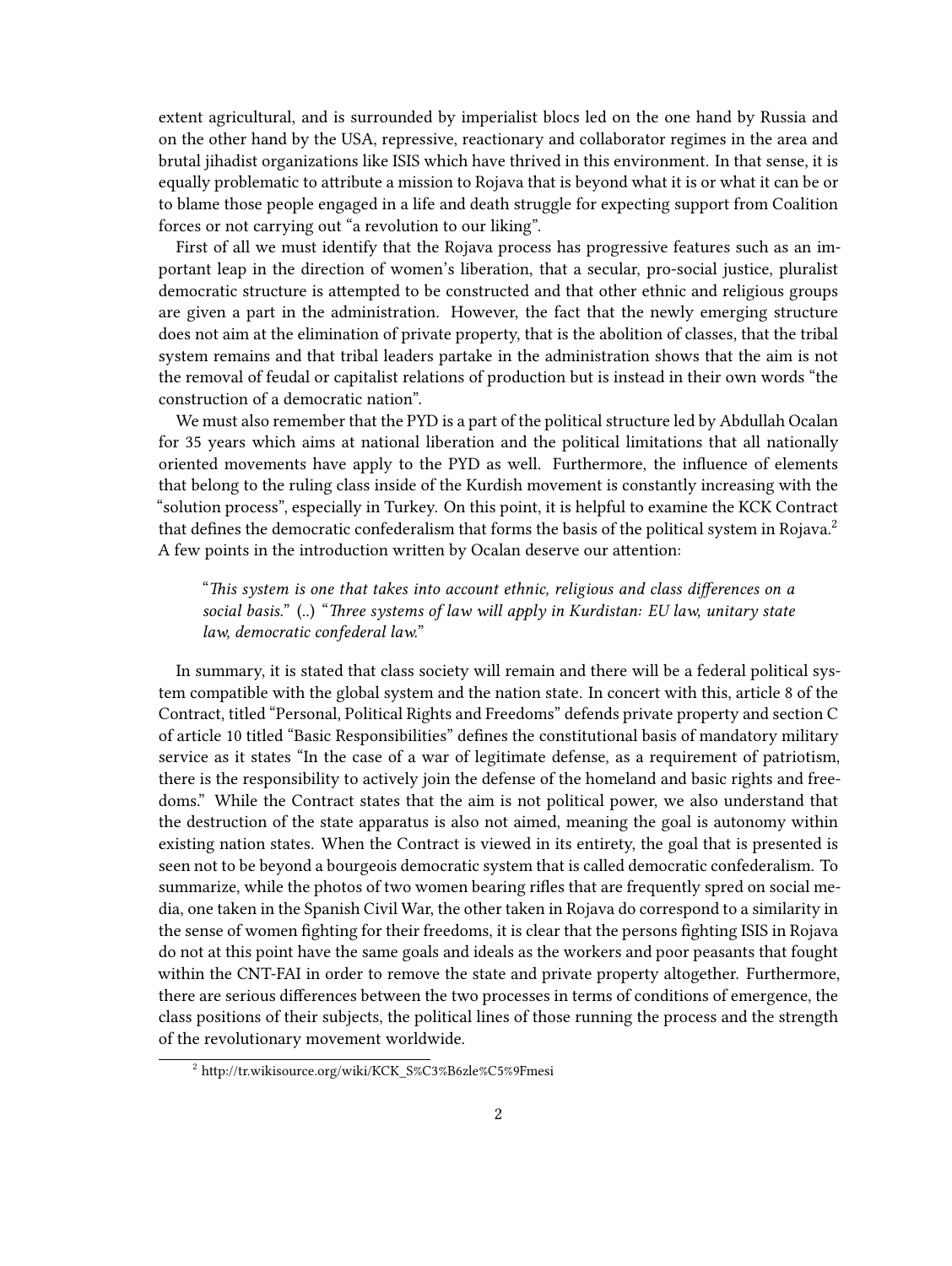In this situation, we must neither be surprised by, nor blame the PYD if they are forced to abandon even their current position, in order to found an alliance with regional and global powers to break the ISIS siege. We cannot expect persons struggling in Kobane to abolish the world scale hegemony of capitalism or to resist this hegemony for long. This task can only be realized by a strong worldwide class movement and revolutionary alternative.

Capitalism is in a crisis at the global level and imperialists who are trying to transcend this crisis by exporting war to every corner of the world, together with policies of repressive regimes in the region have turned Syria and Iraq into a living hell. Under conditions where a revolutionary alternative is not in existence, the social uprising that emerged in Ukraine against the pro-Russian and corrupt government resulted in fascist-backed pro-EU forces coming to power and the war between two imperialist camps continues. Racism and fascism is rising fast in European countries. In Turkey, political crises come one after the other and the ethnic and sectarian division in society is deepening. While under these circumstances, Rojava may appear as a lifeline to hold on to, we must consider that beyond the military siege of ISIS, Rojava is also under the political siege of forces like Turkey, Barzani and the Free Syrian Army. As long as Rojava is not backed by a worldwide revolutionary alternative for it to rest upon, it seems that it will not be easy for Rojava to maintain even its current position in the long run.

The path not only to defend Rojava physically and politically and to carry it further lies in creating a class based grounds for organizing and struggle, and a related strong and globally organized revolutionary alternative. The same applies for preventing the atmosphere of ethnic, religious and sectarian conflict that draws the peoples of the region further in by each passing day, and preventing laborers from sliding into right-wing radicalism in the face of capitalism's world level crisis. Solidarity with Kobane, while important is insufficient. Beyond this, we need to see that discussing what needs to be done to create a revolutionary process, and organizing for this at the international level everywhere we are is imperative not only for those resisting in Kobane but millions of laborers all over the world.